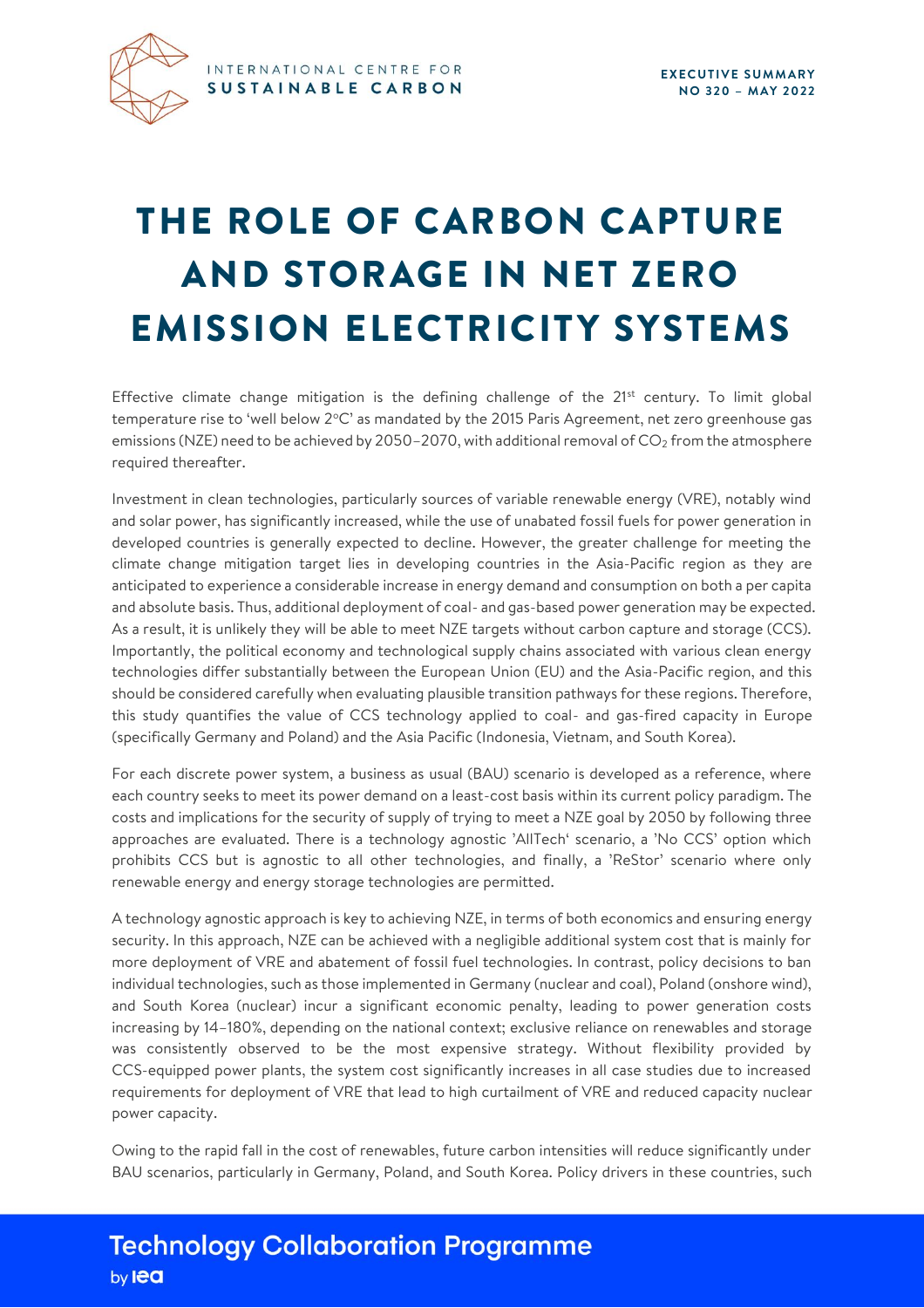as carbon taxes, and the technical experience required to deploy clean technologies are already advanced. Reducing carbon intensity in Indonesia and Vietnam under the BAU scenario follows the same trend, but in an attenuated fashion. This is due to the rapid growth in electricity demand that is likely to result from both the increasing availability of energy services to a growing population and an increasing total energy demand from a growing economy. This requires a reliable and affordable energy system, which incorporates firm power generation capacity. Under a BAU scenario this is anticipated to be met mainly by unabated fossil fuel power plants. Consequently, annual  $CO<sub>2</sub>$  emissions are likely to increase considerably in Indonesia and Vietnam.



## **Figure ES1 Total system costs comparison for all scenarios and countries**

In addition to increased costs, strategies that rely exclusively on renewable energy tend to result in unmet demand. This is particularly the case for countries with limited experience in deploying and operating VRE technologies, with a short timeline for achieving NZE. In developing countries, this strategy may suppress demand. Suppressed demand is the amount of electricity required by customers which is systematically and continuously unable to be met by the system; it hinders economic activity and growth. Although other dispatchable technologies, such as nuclear and energy storage, are allowed, CCS proves to be essential for electricity system decarbonisation. Without CCS, costs increase by 76–4812%, depending on the system's characteristics and demand growth that affect its ability to meet the demand and the costs associated with suppressed demand. For countries with high demand growth, such as Indonesia and Vietnam, up to 42% of power demand is not met (see Figure ES1). These results are based on a maximum build rate of renewable and storage technologies, which is doubled every five years, in all cases and scenarios, as has occurred in Germany over recent decades. Germany's sustained level of policy support for renewable energy and its advanced economy means that it is assumed to represent the maximum plausible rate of deployment.

In addition to the techno-economic challenges, relying exclusively on VRE may require significant areas of land, particularly for countries with limited interconnection such as South Korea. Onshore wind deployment in South Korea could require as much as 13-67% of the country's land area (see Figure ES2). Around 13–18% of the land area is required for solar photovoltaic (PV).